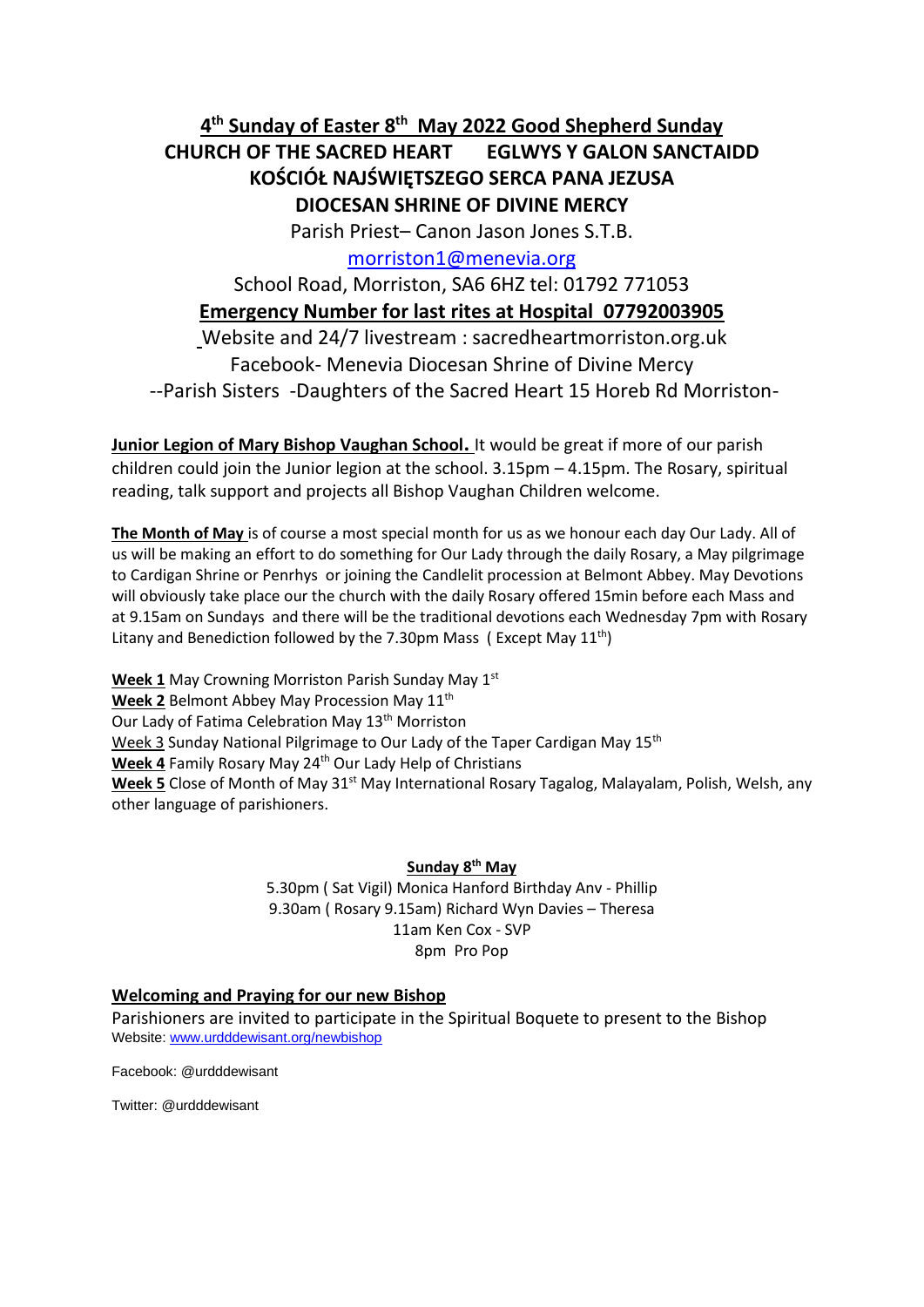# **Rosary 15 min before each Mass except Wed and 1st Friday (rosary during devotions )**

# **Monday**

9.30 am Holy Souls- Jolanta Wypych 10.30am Chaplet at Hospital Chapel

# **Tuesday**

9.30am Holy Souls -Jolanta Wypych Followed by Novena to St Anthony 3.15pm Junior Legion of Mary -Bishop Vaughan School 6.30pm Legion of mary

# **Wednesday**

9.30am Ken Cox RIP 1of 4 -family May Procession Belmont Abbey

# **Thursday (Fr Jason Day Off )**

9.30am Eileen -Easter Blessings -Kath O Callagahan Coffee morning 8pm Works of Mercy -Talk and info for those interested in helping with the Citadel project for the homeless in Swansea

# **Friday Our Lady of Fatima**

9.30am Triumph of the Immaculate Heart T Daies 3pm Hour of Mercy led by Sr Jaqi 6.30pm Marian Holy Hour with veneration of the Relics of St Jacinta and St Francisco 7.30pm Ken Cox RIP 2of 4 - Family

# **Saturday**

9.30am 1<sup>st</sup> Communion class 10.15am The Rosary 10.30am Holy Mass Rosita RIP- Lizel 11am Confessions 4pm General Childrens Catechism

# **Sunday 15th May**

5.30pm ( Sat Vigil) Pro Pop 9.30am ( Rosary 9.15am) Thanksgiving Anto Family 11am Kristy Lear RIP Lear Family 1pm Int of Andrea and Anthony -End of Abortion 8pm Patricia Lawrence RIP- Francesca Sartori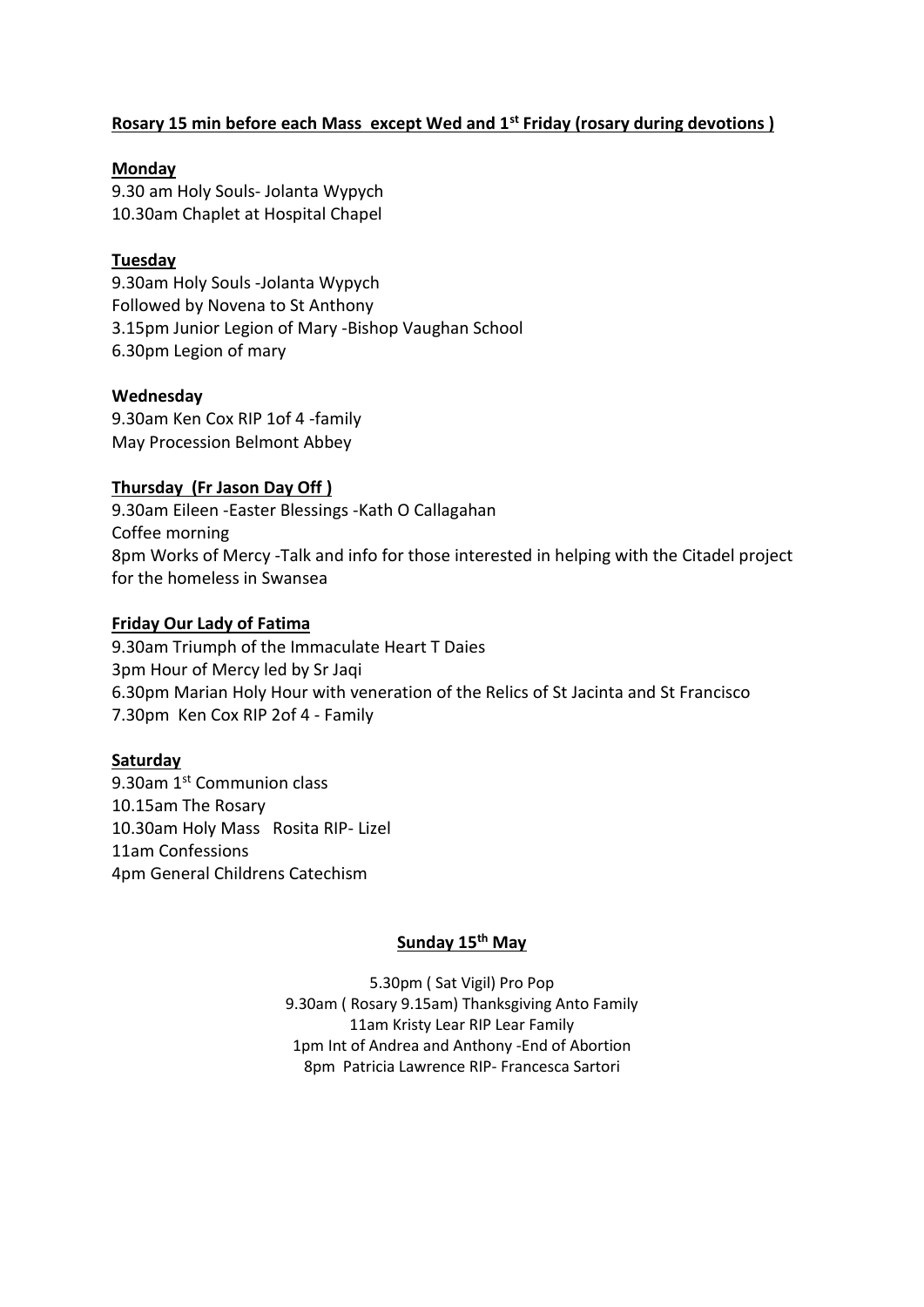#### **Entrustment forms**

Many thanks to those who have completed the 91 Chaplets of Divine Mercy as part of the preparations to mark the forthcoming 20 th anniversary.

Whilst in Poland last week, I was able to meet with the Basilica Rector who sends us the monthly material for prayer and reflection. About 30 of us will be at the Shrine at Lagiewniki in August for the anniversary celebrations and for the offering of family names who have been United with the preparatory prayers for the Entrustment.

#### **Poland**

I will be in Poland 6-8 June to take over more items which have been kindly donated by people from across Wales who saw our parish efforts on the news on Monday/Tuesday. There has been a terrific outpouring of generosity to support the refugee situation from both the parish and the country with offers to pay for transport and wanting to offer much needed items.

#### **Our Lady of Fatima**

May 13 th is the feast of Our Lady of Fatima. There will be 2 celebrations of the Holy Mass The evening Holy Hour and Mass will be further live-streamed by the World Apostolate of Fatima and Radio María on their various Social Media outlets.

The relics of St Francisco and St Jacinta will be exposed for veneration.

#### **Concert**

Sacred Heart centre Sunday 8 th May 5.30pm Tabernacle choir £10 including refreshments -Part of the proceeds will be for the Ukrainian refugee appeal

#### **New parishioners**

Many of you have commented how for the last few weeks the 9.30 am and 11am are standing room only. Please ensure if you are first in the bench that you go up towards the wall so as to allow others to sit in the bench Last Sunday 10 new families registered in the parish . Registration form can be found here

https://sacredheartmorriston.org.uk/wp-content/uploads/2021/07/Parish-Registration-Form-2021.pdf

#### **Standing orders**

The easiest way to support your Parish is by setting up a standing order. Not only does this ensure a steady regular contribution to the parish but also assist Pauline and Paul from having to make regular visits to bank and handling cash Please consider taking out a standing order/ direct debit if you have not done so already. Forms are available in the porch or on parish website <https://sacredheartmorriston.org.uk/wp-content/uploads/2020/03/Standing-order-form.pdf>

# **May Altar Flowers For Our Lady**

**Week 1** Sheila and Anthony Lewis **Week 2** Andrea and Anthony **Week 3** Dessia Week 4 Christine and Alcantar Family 5 available for sponsorship

**Mass Intentions** Please note there are no available dates for Mass requests until June 6<sup>th</sup>